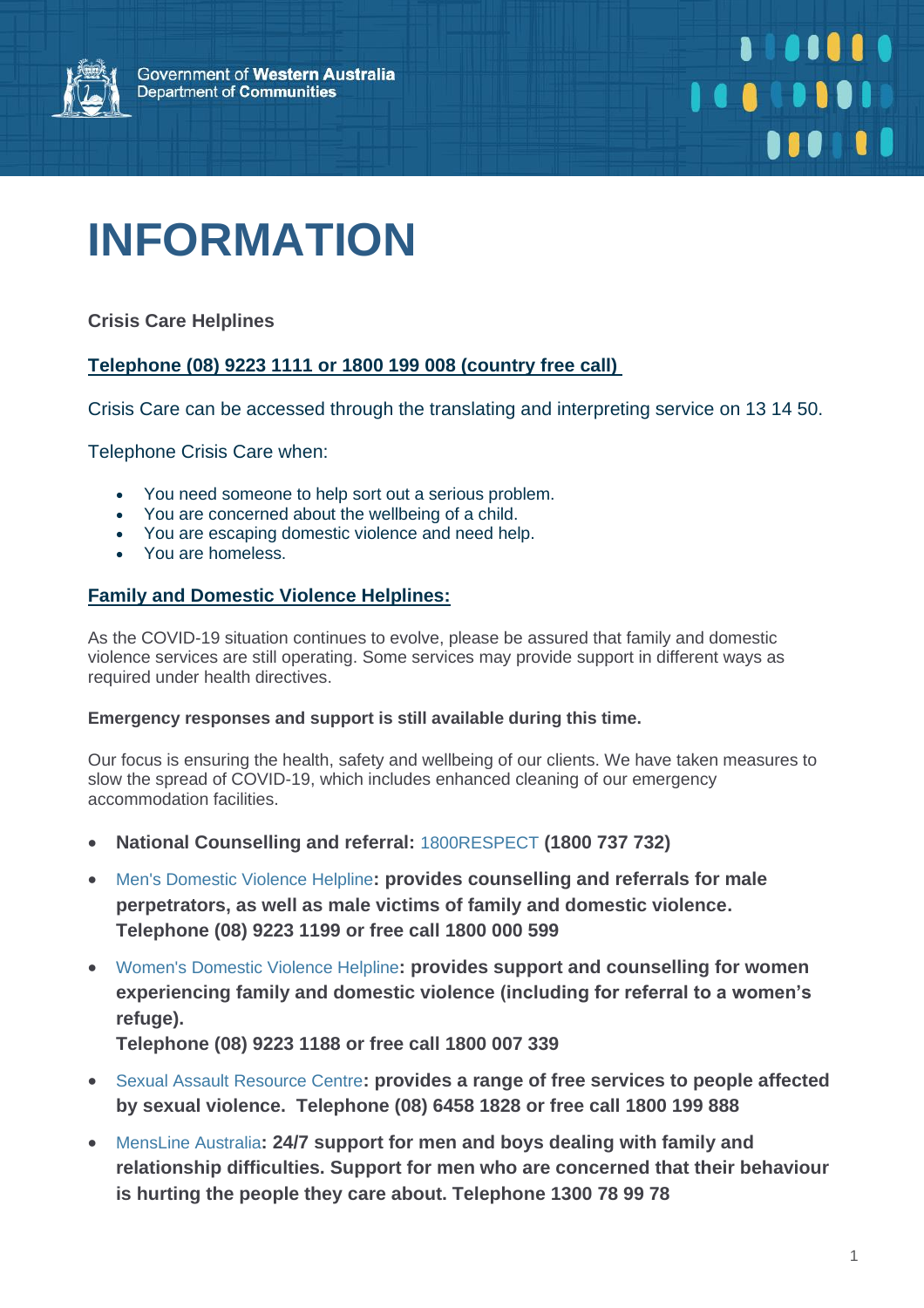

### **Department of Communities**

### **Child Protection and Family Support**

Child Protection and Family Support protects and cares for Western Australian children and young people who are in need, and supports families and individuals who are at risk or in crisis.

We work proactively with families to build safety around children, and prevent the need for children to enter the out-of-home-care system. We also support children and young people who are in outof-home care to thrive by working with community sector organisations and foster carers to provide them with a safe, stable environment.

We provide and fund a range of child safety and family support services throughout the state including mandatory reporting investigations and training, Working with Children Checks, fostering and adoption services, counselling and outreach programs, crisis accommodation, homelessness services, and emergency services support.

**If you are concerned about a child's wellbeing, please contact the Central Intake Team on 1800 273 889 or email [cpduty@cpfs.wa.gov.au.](mailto:cpduty@cpfs.wa.gov.au)**

**You can lodge a written mandatory report of child sexual abuse here using the Department's secure [Mandatory Reporting Web System \(MRWS\)](https://mandatoryreporting.dcp.wa.gov.au/)**

### **Housing**

The situation regarding coronavirus (COVID-19) continues to progress in Western Australia. We recognise that the COVID-19 pandemic has placed a lot of people under personal and financial stress. In order to assist, a number of changes are being made to rental tenancies. The important things to remember are:

- you must continue to pay your rent if you can afford to
- if you are struggling to make rent payments at the moment due to loss of employment or reduced working hours, make contact with your local Department of Communities housing office as soon as you can
- some evictions have been put on hold, but you are still expected to pay your rent, look after your dwelling and be a good neighbour. Evictions for serious breaches of tenancy agreements can still happen.

To help ensure your safety and the safety of our staff, housing inspections have been put on hold. Please continue to report maintenance issues to Housing Direct on 1300 137 677

### **Further information**

**To find out more about communities, please visit our website or contact Ken Parker, Administration Manager.**

- **Web: [www.communities.wa.gov.au](https://www.communities.wa.gov.au/)**
- **Email: ken.parker@communities.wa.gov.au**
- **Phone: 9690 1900 or 1800 176 888 (Freecall)**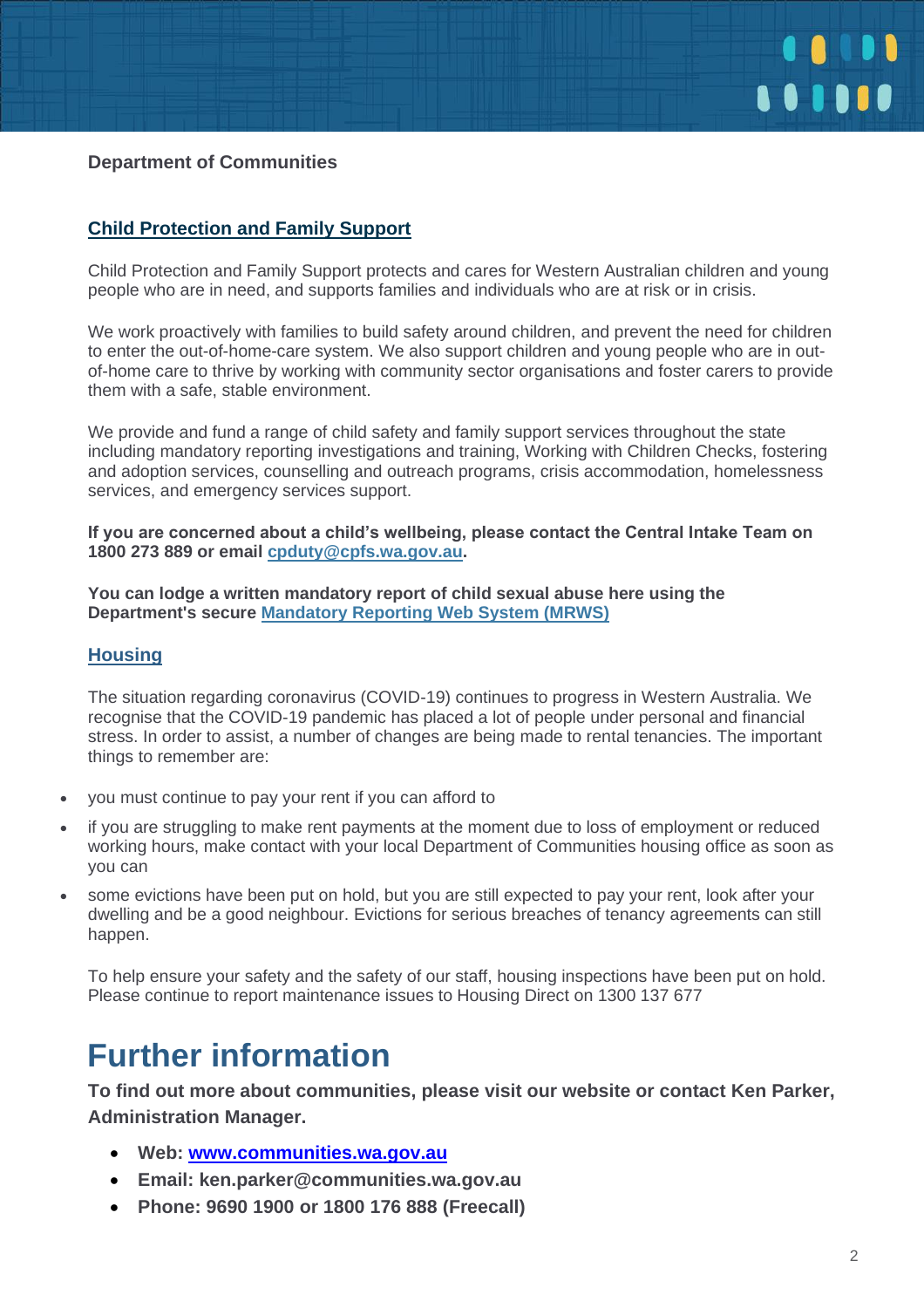

**Department of Communities** 

### **Wheatbelt Contact Numbers**

# **Housing**

## **Northam Regional Office**

| <b>Street Address:</b>      | 5 Elizabeth Place, Northam, WA 6401                    |
|-----------------------------|--------------------------------------------------------|
| Telephone No:               | $(08)$ 9690 1900                                       |
| Fax No:                     | (08) 9622 3643                                         |
| <b>Phone Contact Hours:</b> | 8:00am - 5:00pm Monday - Friday Closed Public Holidays |
| <b>Counter Hours:</b>       | 9:00am - 4:30pm Monday - Friday Closed Public Holidays |
| Email Address:              | northam@housing.wa.gov.au                              |
| <b>Merredin Office</b>      |                                                        |
| <b>Street Address:</b>      | 27 Mitchell Street, Merredin, WA 6415                  |
| Telephone No:               | $(08)$ 9081 3800                                       |
| Fax No:                     | $(08)$ 9041 2055                                       |
| <b>Phone Contact Hours:</b> | 9:00am - 4:00pm Monday - Friday Closed Public Holidays |
| <b>Counter Hours:</b>       | 9:00am - 4:00pm Monday - Friday Closed Public Holidays |
| Email Address:              | merredin@housing.wa.gov.au                             |
| <b>Narrogin Office</b>      |                                                        |
| <b>Street Address:</b>      | 11-13 Park Street, Narrogin, WA 6312                   |
| Telephone No:               | (08) 9881 9400                                         |
| Fax No:                     | (08) 9881 2802                                         |
| <b>Phone Contact Hours:</b> | 8:00am - 4:30pm Monday - Friday Closed Public Holidays |
| <b>Counter Hours:</b>       | 9:00am - 4:00pm Monday - Friday Closed Public Holidays |
| <b>TTY No:</b>              | N/A                                                    |
| Email Address:              | narrogin@housing.wa.gov.au                             |
|                             |                                                        |

# **Child Protection and Family Support**